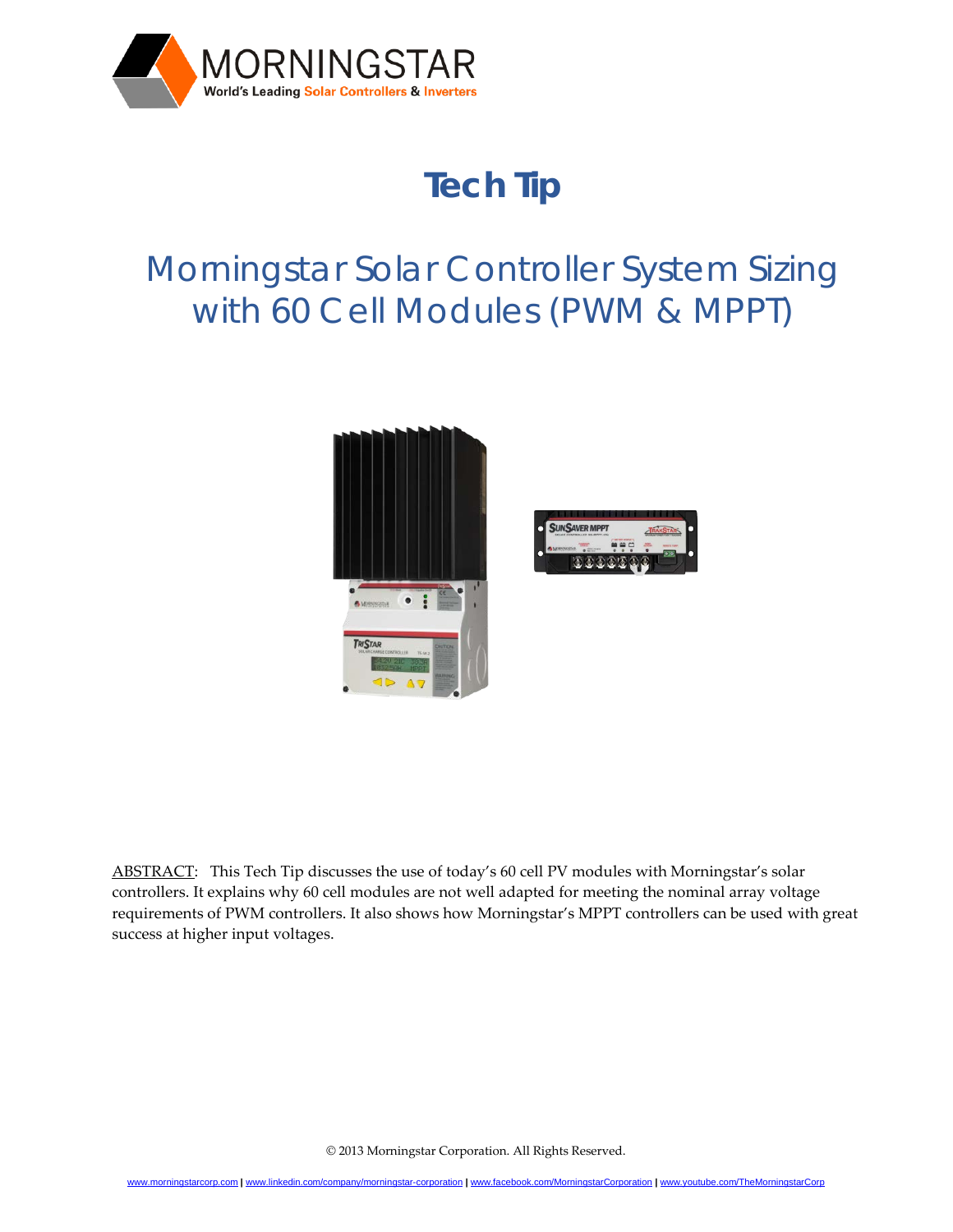#### *The Origins of Off-Grid Modules*

In the beginning there was Off-Grid (OG) Solar. Photovoltaic (PV) modules were connected to batteries and the batteries were charged. Several methods were developed to manage charging current in order to prevent overcharging the batteries. In 1997, Morningstar's patented Pulse Width Modulation (PWM) Series switching became the best, most reliable way to complete the absorption charging cycle and prevent overcharging.

For many years PV module manufacturers designed their modules for battery charging and it was determined that the best ratio of solar PV cells in Series to battery volts was 36 cells: 12V. The PV module voltage must always be at a higher voltage than the battery for charge current to flow from the module to the battery. Since each PV cell has a voltage of 0.5V, this ratio of 18V to a 12V battery was considered to be optimal since it would always be high enough to provide charging when taking into consideration voltage drop and high temperature conditions. The table below illustrates the battery and PV voltages and shows how the Vmp is always high enough with **"**Nominal Voltage PV Arrays**"**. The "Minimum Vmp" row also shows that even in extreme heat, the PV module will always successfully charge the battery.

| Nominal System Voltage        | 12 Volts    | 24 Volts    | 48 Volts    |
|-------------------------------|-------------|-------------|-------------|
| Nominal Battery Voltage Range | $11V - 15V$ | $22V - 30V$ | $44V - 60V$ |
| Nominal Solar PV Vmp (STC)    | 17V - 18V   | 34V - 36V   | 68V - 72V   |
| Minimum Vmp @ $40^{\circ}$ C  | ~15V        | $\sim 30V$  | $\sim 60V$  |



Additionally take note of the module performance IV curves for a 12V nominal PV module. It shows that under the hottest conditions the voltage is still high enough to provide charging current for the batteries.

- **red** curve = **hot conditions**
- **blue** curve = **cold conditions**



MPPT-Controller.Sizing.60.Cell.Modules.01.EN | Page 1 of 4

Morningstar Corporation is a registered trademark and the Morningstar Name, the Morningstar Logo as well as the TrakStar, TriStar MPPT and SunSaver MPPT names are all the trademarks of Morningstar Corporation. © 2013 Morningstar Corporation. All rights reserved.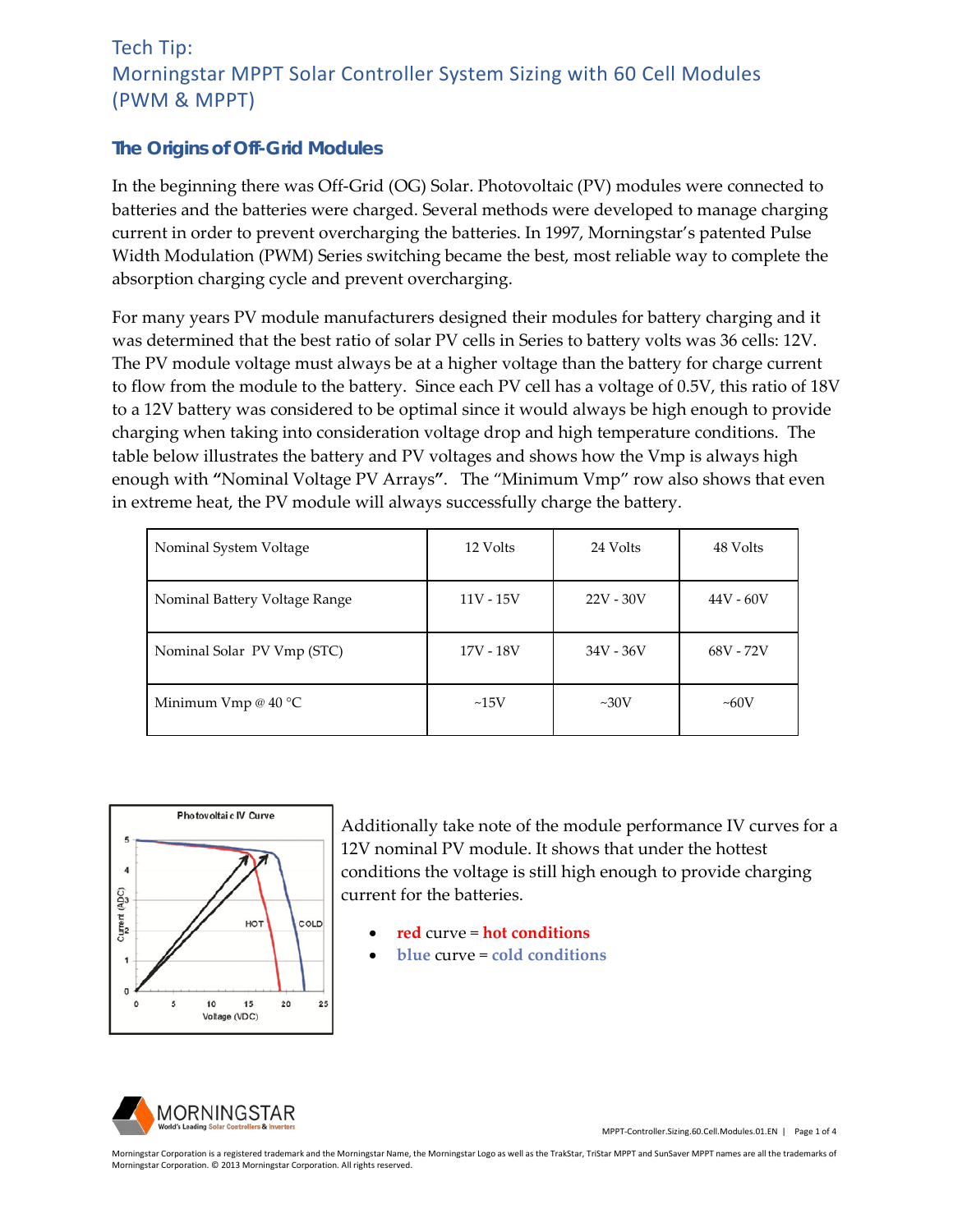#### *Along Came Grid-Tie (Before the Advent of MPPT Controllers)*

With the growth of Grid-Tied (GT) Solar, PV module manufacturers were no longer constrained to providing "Nominal Voltage PV" modules for charging batteries. The 36 cell (12V nominal) and 72 cell (24V nominal) modules became less common. The GT market saw the introduction of higher voltage PV modules from thin film module manufacturers as well as the roll-out of 60 cell PV modules, which quickly became the most common module configuration. These higher voltage PV modules made sense when they were stacked in Series for connecting to the grid and selling back at 240V, but they were less ideal for battery charging systems. This mismatch of voltages and functionality spurred the following two questions from the field:

*1) Can I use 60 cell PV modules to charge a 24V battery system that uses a PWM controller?*

**Morningstar does not recommend using 60 cell modules for charging a 24V battery system with a PWM controller.**

Even though these modules have a Vmp of 29-30V, which seems enough for charging 24V batteries, the system will typically have marginal performance. After correcting for warmer temperature conditions, the Vmp will be well below battery regulation voltage levels. Thus, the batteries would not be able to reach a full charge and will miss out on the most important charge stage—the absorption stage. Such undercharging for extended periods of time will greatly reduce the life of the batteries.

*2) Can I use two 60 cell PV modules in Series to charge a 48V battery system that uses a PWM controller?*

**Morningstar does not recommend using two 60 cell modules in Series for charging a 48V battery system with a PWM controller.**

While two 24V nominal PV modules in Series is acceptable for use with a 48V battery bank, two 60 cell modules in Series will not have high enough voltage to fully charge the batteries in warmer conditions. With a Vmp of 60V, this configuration is simply not adequate for charging a 48V battery bank.



MPPT-Controller.Sizing.60.Cell.Modules.01.EN | Page 2 of 4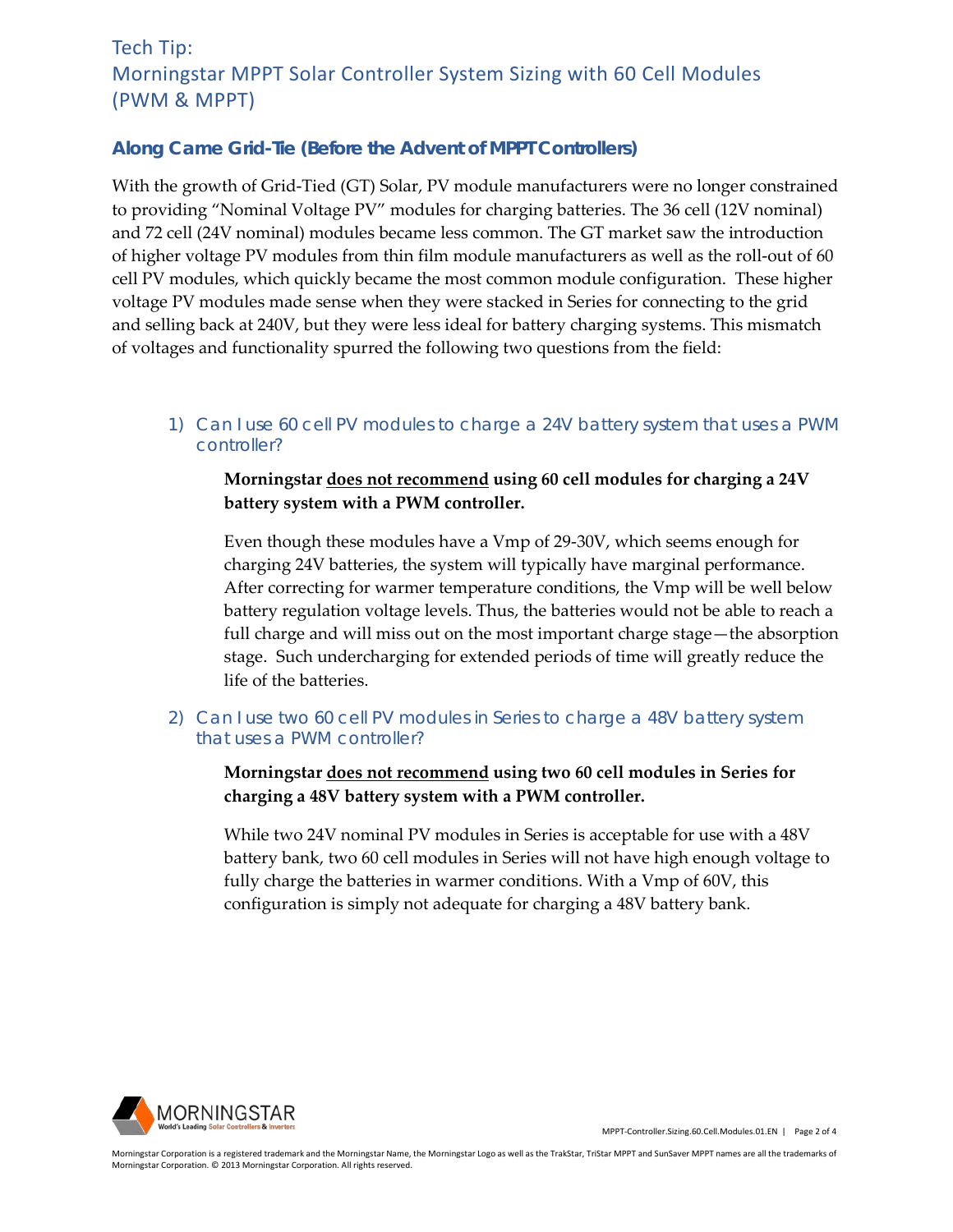#### *Maximum Power Point Tracking (MPPT) Technology to the Rescue*

**In 2008, Morningstar introduced the [TrakStar](http://www.morningstarcorp.com/trakstar) advanced MPPT algorithm** technology that

maximizes the energy harvest from the PV array into the battery under all operating conditions. This technology innovation is used in Morningstar's **SunSaver MPPT** and **TriStar MPPT** controllers and has



resulted in the TriStar MPPT controller becoming the world-leading MPPT solar controller.

Morningstar's **SunSaver MPPT** and **TriStar MPPT** controllers have been deployed in a myriad of off-grid industrial, leisure and residential installations around the globe. Their introduction enabled battery-based PV systems to begin using grid-tie PV modules. Morningstar's MPPT controllers keep the PV modules operating at the Vmp and ensure that grid-tie PV modules are optimized in voltage. As such, it is now possible to use 60 cell PV modules to charge 12 - 48

Vdc battery systems, as specified on the next page.





MPPT-Controller.Sizing.60.Cell.Modules.01.EN | Page 3 of 4

Morningstar Corporation is a registered trademark and the Morningstar Name, the Morningstar Logo as well as the TrakStar, TriStar MPPT and SunSaver MPPT names are all the trademarks of Morningstar Corporation. © 2013 Morningstar Corporation. All rights reserved.